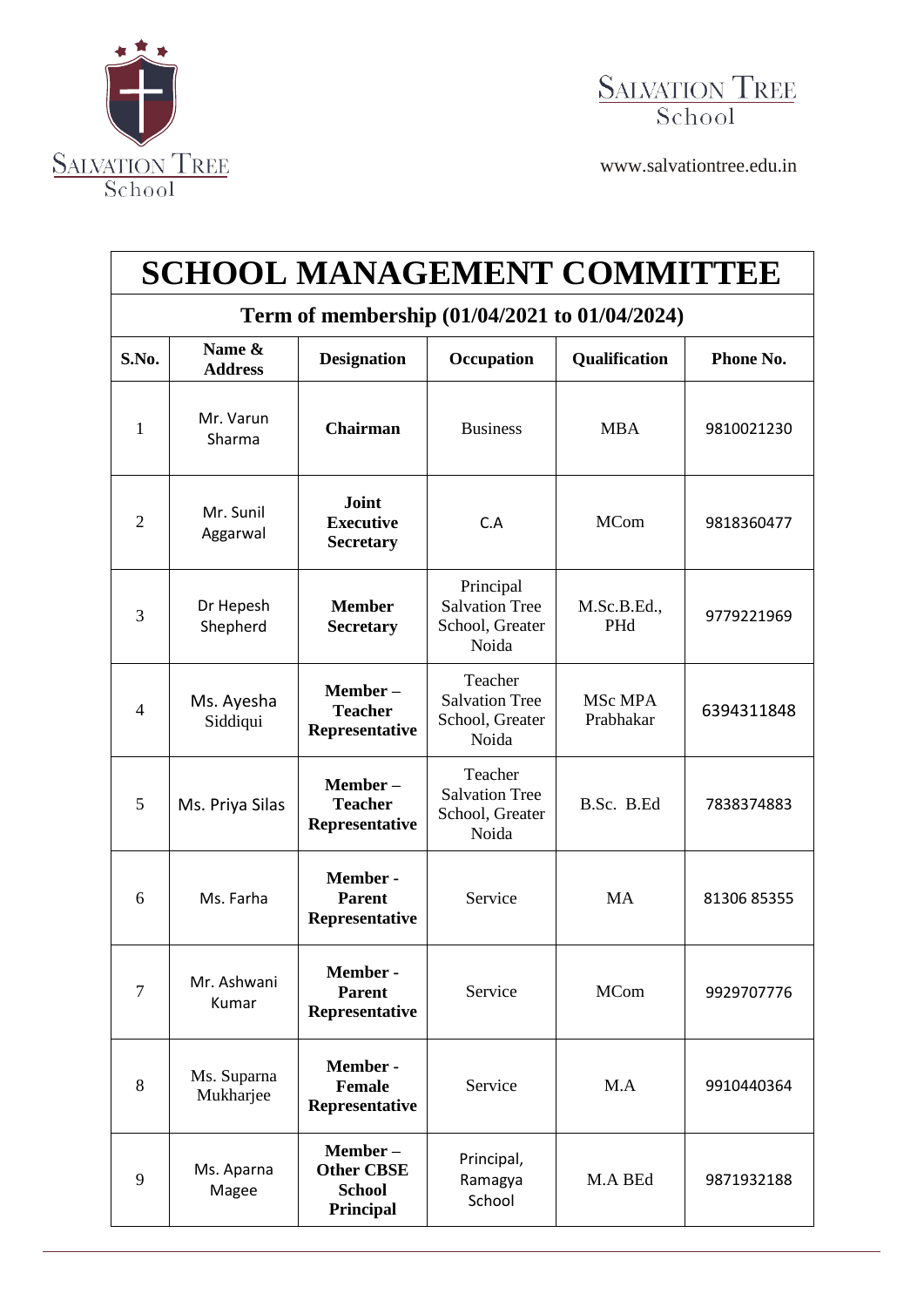| 10 | Ms.<br>Shakuntalaa Rai            | Member-<br><b>Other CBSE</b><br><b>School</b><br>Principal          | Principal,<br>Bloom<br>International<br>School | M.A BEd    | 9999746058 |
|----|-----------------------------------|---------------------------------------------------------------------|------------------------------------------------|------------|------------|
| 11 | Ms. Vimla<br>Kaushik              | Member -<br><b>State Board</b><br><b>School</b><br><b>Principal</b> | Principal<br>Pragati School                    | M.A BEd    | 9899267340 |
| 12 | Ms. Arpana<br>Ruth                | Member-<br><b>Other State</b><br><b>Board School</b><br>Principal   | Principal<br>Ingrham School                    | M.A BEd    | 9971995516 |
| 13 | Mr. Kameshwar<br>Srivastava       | <b>Member</b>                                                       | Advocate                                       | LL.B       | 9810709092 |
| 14 | Dr. Nawal<br><b>Kishor Tiwari</b> | <b>Member</b>                                                       | Doctor                                         | <b>BMS</b> | 8802154564 |
| 15 | Mr. Rakesh<br>Bacon               | <b>Member</b>                                                       | <b>Social Worker</b>                           | Graduate   | 9868033140 |

StepenStephend.

**PRINCIPAL**